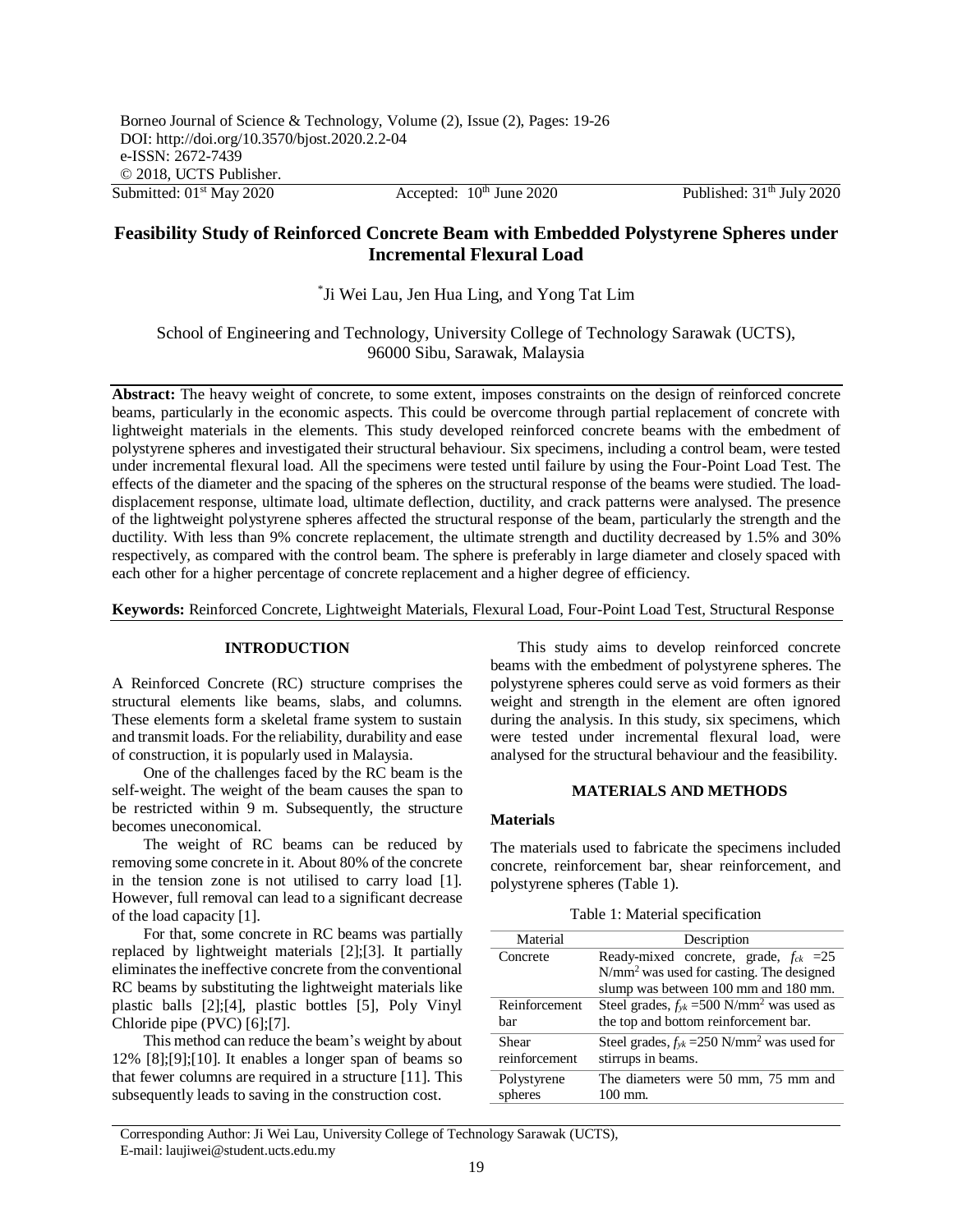*Feasibility Study of Reinforced Concrete Beam with Embedded Polystyrene Spheres under Incremental Flexural Load* 

#### **Specimens**

One solid control beam and 5 beams with the embedment of polystyrene spheres were fabricated in the size of 1600 mm (L)  $\times$  175 mm (W)  $\times$  300 mm (H). The concrete cover was 25 mm. The top and bottom reinforcements composed of two units of 10 mm and 12 mm diameters steel bars, respectively. The stirrups were 6 mm diameter spaced at 150 mm (Figure 1).



The polystyrene spheres in the diameter of 50 mm, 75 mm and 100 mm were spaced at 10 mm, 20 mm and 30 mm (Table 2). They were positioned at the midheight of the specimens (Figure 2).



Figure 2: Alignment of polystyrene spheres in beam specimens

| Specimen        |      | S.   | Number      | Concrete     |
|-----------------|------|------|-------------|--------------|
|                 | (mm) | (mm) | of          | replacement, |
|                 |      |      | sphere, $n$ | $\%$         |
| BP 1            | 50   | 10   | 25          | 1.9          |
| BP <sub>2</sub> | 75   | 10   | 18          | 4.7          |
| BP <sub>3</sub> | 100  | 10   | 14          | 8.7          |
| BP <sub>4</sub> | 100  | 20   | 12          | 7.5          |
| BP 5            | 100  | 30   |             | Κg           |

Table 2: Details of tested specimens

Note: BP = Beam with embedded polystyrene spheres

The formworks of the specimens were made of the plywood and hardwood. Then, spheres were tied to the steel reinforcements at the intended locations by using galvanised wires before casting. The specimens were cured for 28 days prior to testing.

#### **Experimental setup**

The specimens were tested under the four-point load test. A hydraulic jack with a capacity of 300 kN was used to impose force on a distribution beam, which transmitted the force to two steel rockers sitting on the specimens. The distance between the rockers was 260 mm centre-tocentre while the effective span between supports was 1500 mm (Figure 3).

A load cell, three Linear Variable Differential Transformers, LVDTs and a data logger were used for data acquisition (Table 3). The load cell was placed between the hydraulic jack and the distribution beam to measure the load. An LVDT was placed at the mid-span of the specimens while another two were positioned directly below the point loads applied to the specimens.

The data logger was connected to a computer to monitor the load-displacement response in real-time. The load and the mid-span deflections were recorded and displayed on the computer during the testing.

|  |  |  |  | Table 3: Details of the equipment used |  |
|--|--|--|--|----------------------------------------|--|
|--|--|--|--|----------------------------------------|--|

| No | Equipment   | Model              | Capacity         |
|----|-------------|--------------------|------------------|
| 1. | Hydraulic   | <b>ENEROAC RR-</b> | 500 kN           |
|    | Jack        | 10018              | capacity         |
| 2. | Hydraulic   | Enerpac P-462 2    | 490 kN           |
|    | Pump        | Speed Steel        | Maximum          |
|    |             | <b>Hand Pump</b>   | Handle Effort    |
| 3. | <b>LVDT</b> | <b>CDP-100</b>     | Stroke 50 and    |
|    |             |                    | $100 \text{ mm}$ |
|    | Load Cell   | CLJ-300KNB         | Capacity         |
|    |             |                    | 300kN            |
| 5. | Data        | TML TDS-630        | 50 Channels      |
|    | logger      |                    |                  |



Figure 3: Typical experimental setup for Four-Point Flexural Test

#### **Testing Procedure**

Initially, the specimen was preloaded to 10% of the estimated ultimate capacity for about 5 minutes. The preload was then released for 1 minute to observe readings returned to zero. This procedure was repeated twice to ensure the good conditions of the measuring devices.

After that, the LVDTs and the load cell were reinitialised to zero before starting the test. Before taking the reading, the loading was held for at least 1 minute. During the elastic stage, the load was gradually increased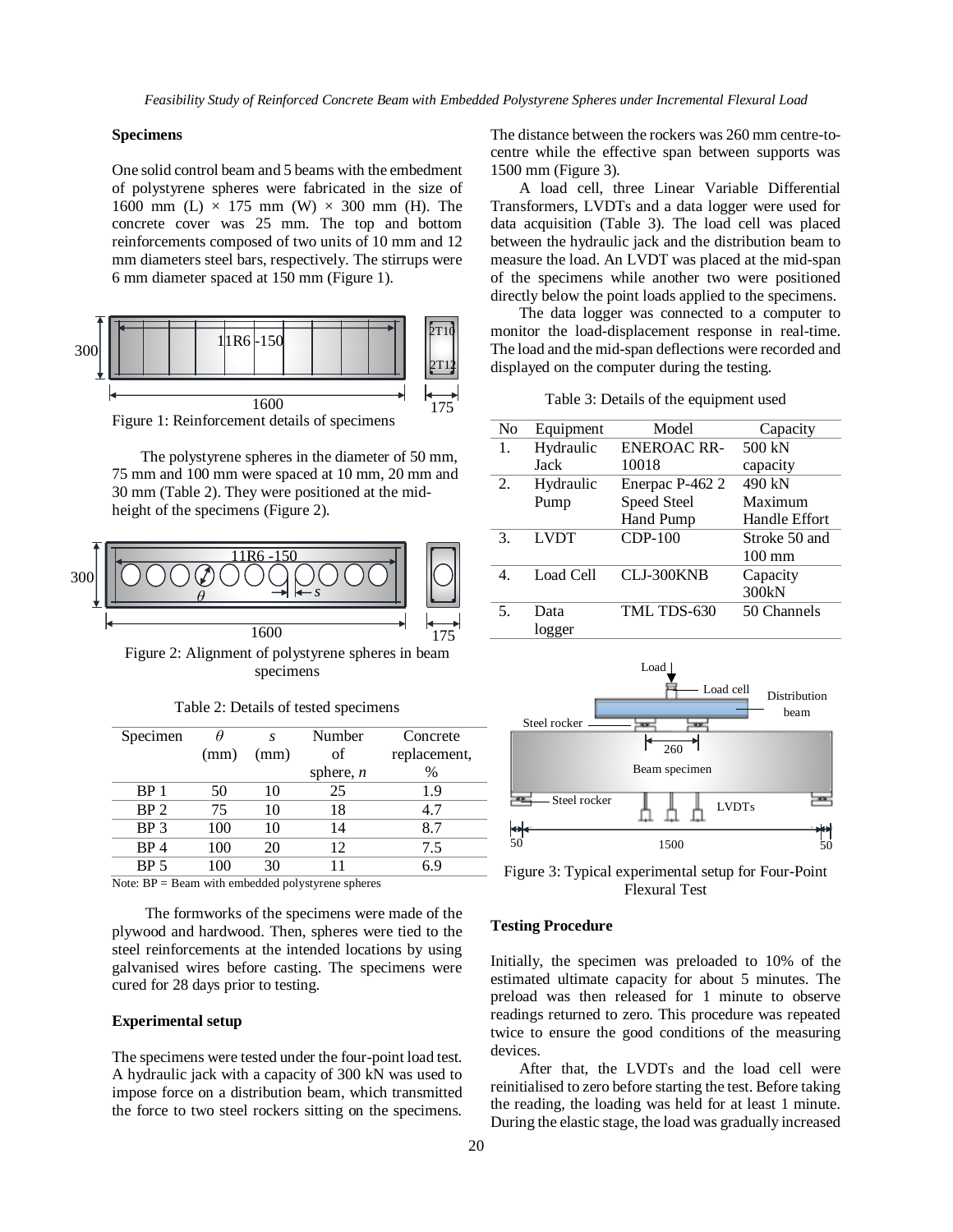at an interval of about 5 kN. After yielding, the reading was recorded at every 0.5 mm displacement.

During the testing, the propagation of the crack on the beam surface was monitored. The test stopped after the five consecutive drops of the readings given by the load cell. Lastly, the ultimate strength, the deflection, and the mode of failure were recorded.

#### **RESULTS AND DISCUSSION**

#### **Material properties**

On the testing day of the beam specimen, two concrete cubes (150 mm×150 mm×150 mm) were tested in accordance with BS EN 12390-3:2009. The average value of the compressive strength represented the concrete strength of the specimen. Generally, the concrete strengths were close to the desired strength of 25 N/mm<sup>2</sup> (Table 4).

#### Table 4: Compressive strength of concrete

| Specimen        | $f_{cu}$ (N/mm <sup>2</sup> ) |        | $f_{cu, avg}$        |
|-----------------|-------------------------------|--------|----------------------|
|                 | Cube 1                        | Cube 2 | (N/mm <sup>2</sup> ) |
| CB <sub>1</sub> | 26.1                          | 26.5   | 26.3                 |
| BP <sub>1</sub> | 26.8                          | 27.3   | 27.1                 |
| BP <sub>2</sub> | 26.6                          | 27.1   | 26.9                 |
| BP <sub>3</sub> | 26.3                          | 26.9   | 26.6                 |
| BP <sub>4</sub> | 26.6                          | 27.4   | 27.0                 |
| BP <sub>5</sub> | 26.6                          | 26.8   | 26.7                 |

Note:  $f_{cu}$  = Compressive strength value,  $f_{cu,avg}$  = Average compressive strength value

The tensile test was also conducted on three steel bars based on BS EN ISO 6892-1:2016. The bar strengths were greater than their nominal strength of 500  $N/mm^2$  and 250  $N/mm^2$  (Table 5).

The material strengths were quite consistent and were all higher than the required strength. Thus, the material's quality was considered acceptable.

Table 5: Tensile strength of steel bar

| Bar<br>Diameter, | Tensile Strength, fs.c<br>(N/mm <sup>2</sup> ) |     | $f_{s,u,avg}$<br>(N/mm <sup>2</sup> ) |       |
|------------------|------------------------------------------------|-----|---------------------------------------|-------|
| mm               | 51                                             | S2  | S3                                    |       |
|                  | 290                                            | 279 | 285                                   | 284.7 |
| 10               | 590                                            | 640 | 635                                   | 621.7 |
| 12               |                                                |     | 650                                   | 660 0 |

Note:  $f_{s,u}$  = Tensile Strength Value,  $f_{s,u,\text{avg}}$  = Average Tensile Strength Value

### **Load-Displacement Response**

Initially, the specimens gave a high degree of stiffness, as presented by the slope of the load-displacement curve (Figure 4). The deflection generated was proportional to the load applied.









Figure 4: Load-displacement curves of specimens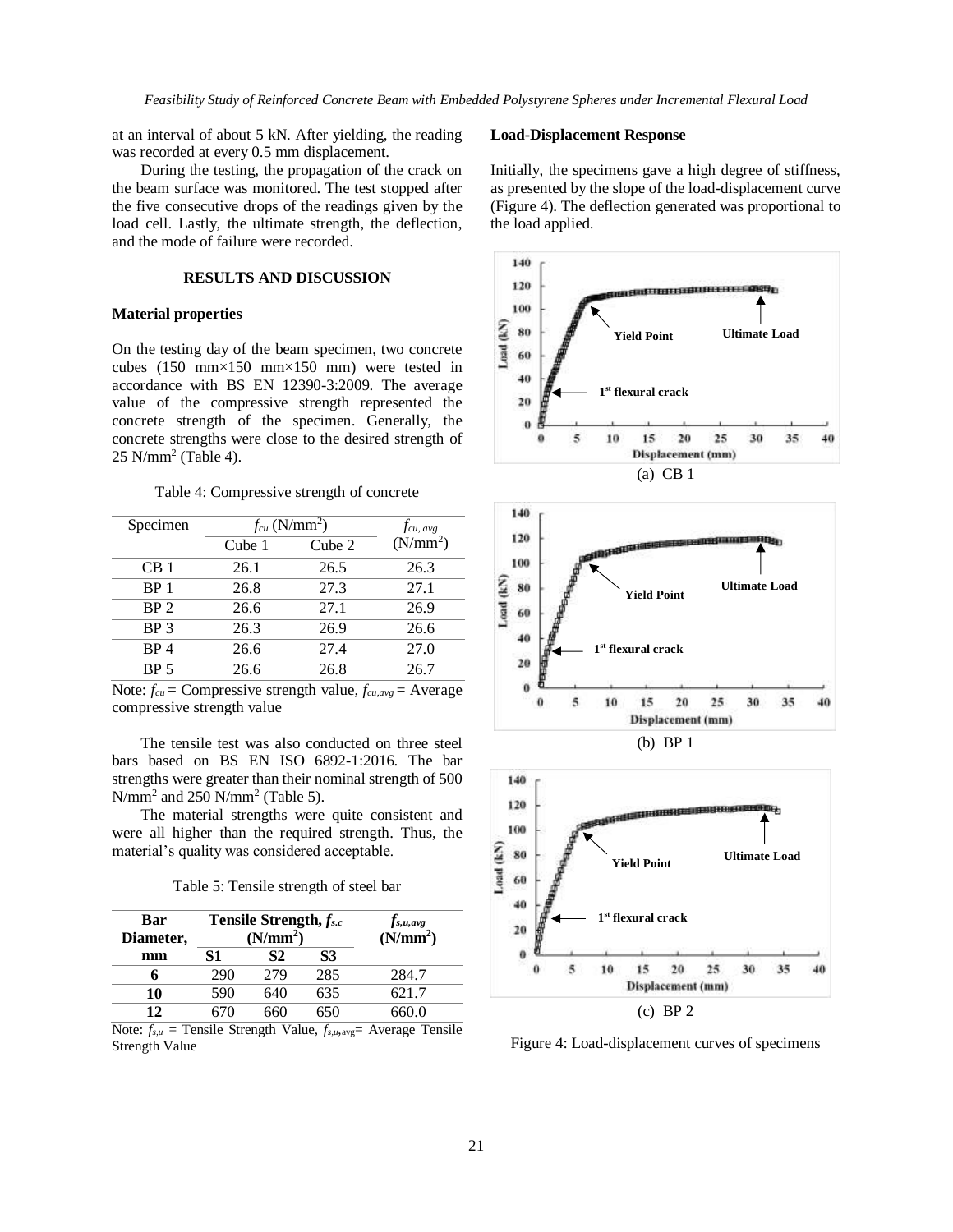

(f) BP 5

## Figure 4: Load-displacement curves of specimens (Continued)

The first flexural crack occurred around 30 kN load  $\approx$  1/4 ultimate load). It occurred when the tensile stress of concrete exceeded its modulus of rupture. It developed at the mid-span, and caused the deflection to develop at a faster rate, and thus, resulted in a slight reduction of the stiffness. As the reinforcement bars were yet to yield, the specimen response was still elastic.

The specimen yielded around 100 kN load. Due to the yielding of steel reinforcement and excessive cracks of concrete, the specimen lost elasticity and underwent plastic deformation. At this stage, the stiffness decreased dramatically, and considerable displacement was observed over a slight increase of load until the specimens experienced flexural failure and lost its ability to sustain load at the ultimate state

### **Load Capacities**

The experimental results for the specimens were analysed in term of the first crack load (*Pcr*), yield load  $(P_y)$ , and ultimate load  $(P_u)$ , as tabulated in Table 6.

Table 6: Experimental results

| Specimens       | $P_{cr}$ (kN) | $P_{v}$ (kN) | $P_u$ (kN) |
|-----------------|---------------|--------------|------------|
| CB <sub>1</sub> | 31.0          | 108.2        | 118.4      |
| BP <sub>1</sub> | 29.0          | 104.6        | 119.8      |
| BP <sub>2</sub> | 31.7          | 103.3        | 118.3      |
| BP <sub>3</sub> | 33.5          | 101.7        | 116.7      |
| BP4             | 34.0          | 103.0        | 117.0      |
| BP <sub>5</sub> | 34.9          | 101.4        | 117.4      |

The presence of polystyrene spheres slightly affected the ultimate strength of the beams. Compared with the solid beam, the ultimate strength for the beam specimens with embedded polystyrene spheres varied between 0.1% and 1.5%.

Specimen BP 1 recorded the highest ultimate strength. For (a) the lowest replacement volume of concrete (1.9%) and (b) the highest number of spheres in the concrete, which led to more spacing gaps between the sphere (concrete ribs) in the beam, the specimens offered the highest strength. The ribs enabled an effective distribution of stresses in the beam, thus improved its structural performance. This was in-line with the findings by Lim and Ling [12].

The effect of the sphere's diameter was demonstrated by specimens BP 1, 2, and 3 with the same spacing. The ultimate strength of the beam specimens decreased by 2.7% as the diameter increased from 50 mm to 100 mm. Large spherical diameter reduced the cross-section area (Table 7) and thus effected the ultimate strength of the beam (Figure 5). This was in-line with the findings by Izzat *et. al*, [13].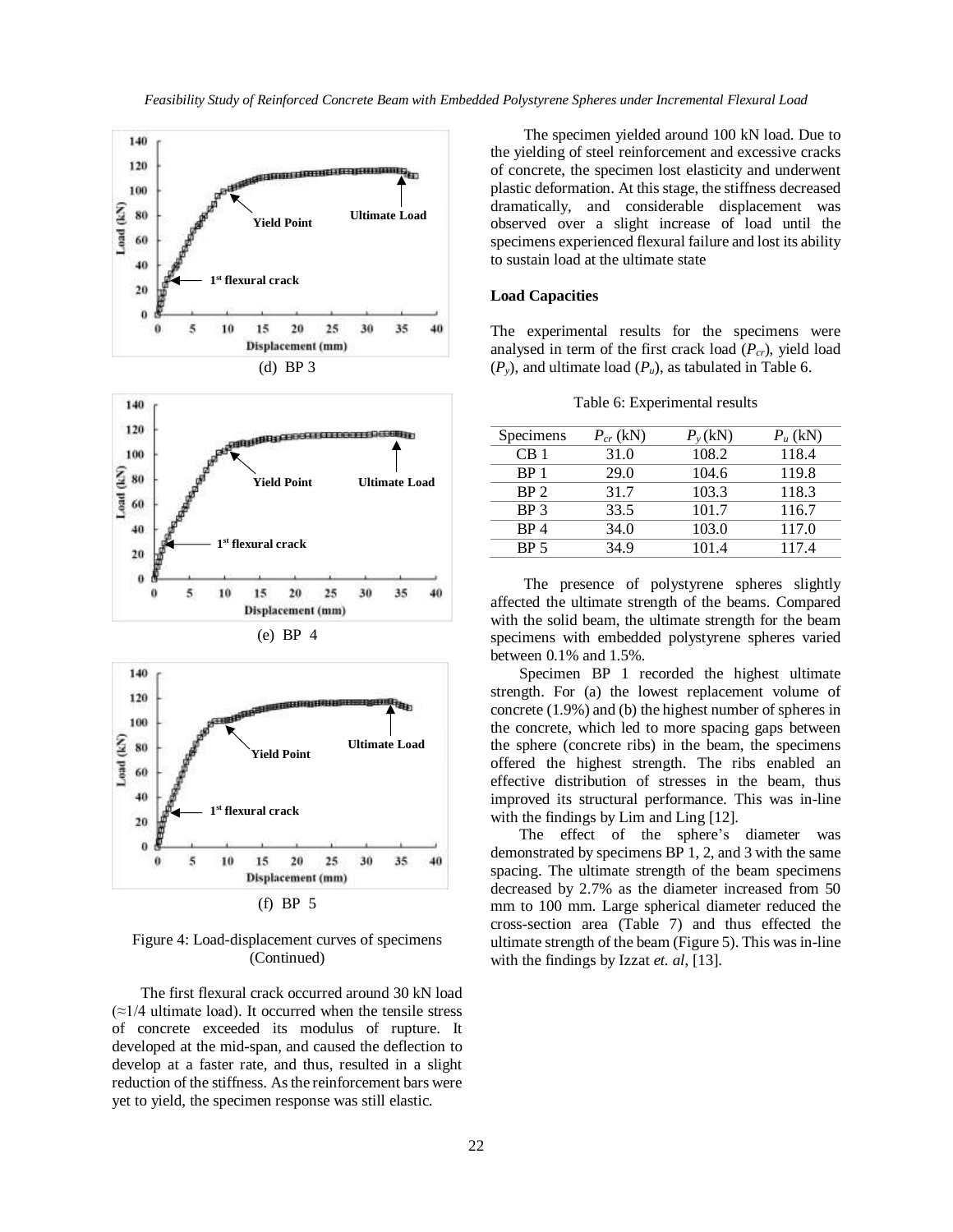| Specimen | Ø<br>(mm) | $A_v$<br>$\text{ (mm}^2\text{)}$ | Aь<br>$\text{m}^2$ | $A_R$ (%) |
|----------|-----------|----------------------------------|--------------------|-----------|
| RP       | 50        | 1963.50                          | 52500              |           |

Table 7: Details of variation in diameter and reduction in cross- sectional area

Note:  $\emptyset$  = Diameter of polystyrene spheres,  $A_v$  = Area of polystyrene spheres,  $A_b$ =Cross-Sectional Area of solid beam, *A<sup>R</sup>* Percentage of reduction in the cross-sectional area of the beam

BP 2 75 4417.86 52500 8.4 BP 3 100 7853.98 52500 15.0



Figure 5: Change in  $P_U$  with respect to  $A_R$ 

The effects of the spacing between spheres,S were observed from BP 3, 4 and 5 with the same sphere's diameter. The ultimate strength increased as the spacing increased from 10 mm to 30 mm (Figure 6). The closeto-linear relationship between the ultimate load and the spacing implied a strong correlation between the two parameters.



Figure 6: Change in *P<sup>U</sup>* with respect to *S*

When the spacing between polystyrene spheres increased from 10 mm to 30 mm, the ultimate strength increased by 0.6%, from 116.7 kN to 117.4 kN. It could

also due to the slight change in the volume of concrete replacement, from 8.7% to 6.9%.

## **Crack Pattern**

At the initial stages of loading, all the specimens remained un-cracked. As the load reached the rupture strength of the concrete, the concrete started to crack. The crack patterns of the specimens were displayed in the Figure 7.



(a) Specimen CB 1



(b) Specimen BP 1



(b) Specimen BP 2



(c) Specimen BP 3

Figure 7:Crack Pattern of Specimens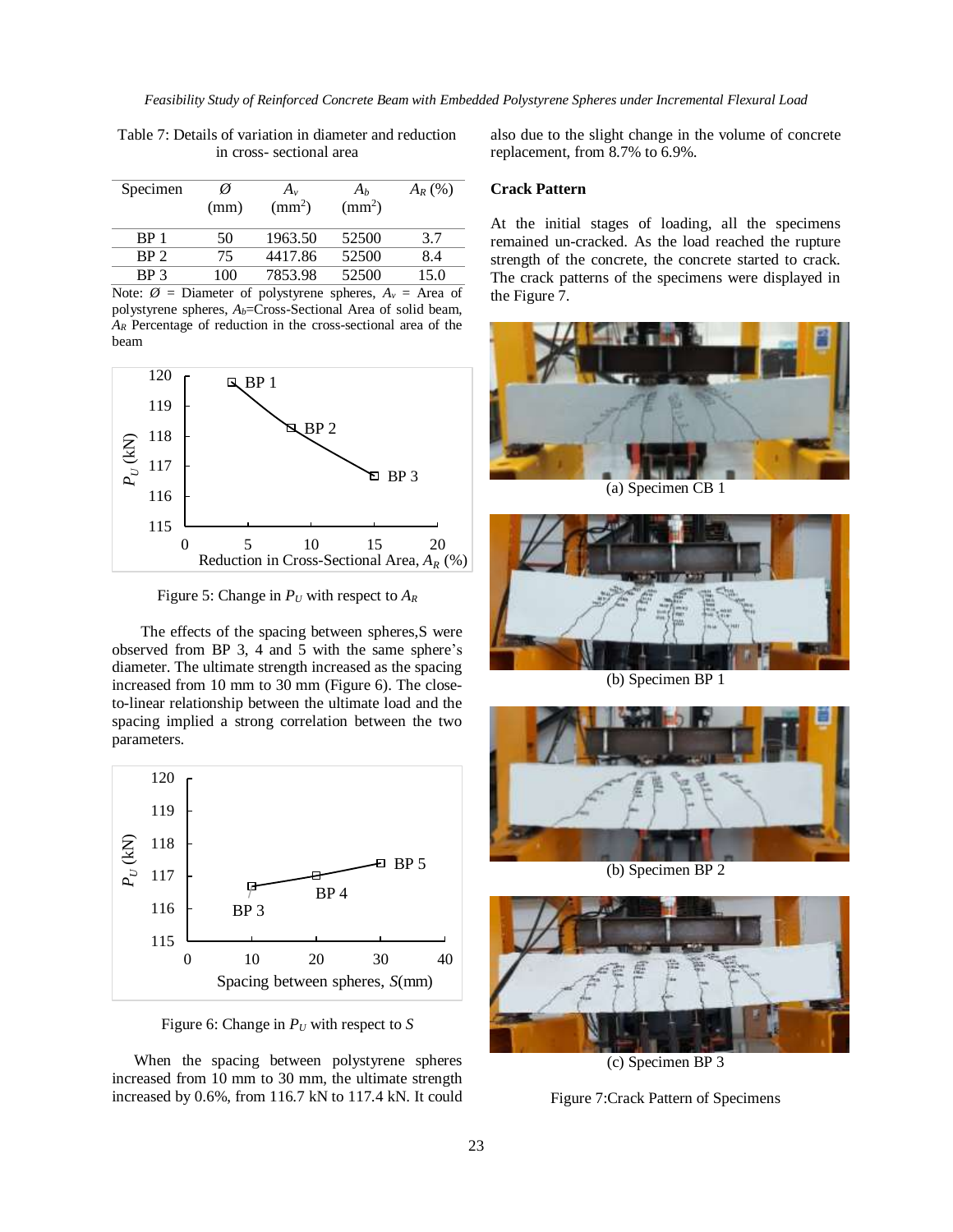*Feasibility Study of Reinforced Concrete Beam with Embedded Polystyrene Spheres under Incremental Flexural Load* 



(d) Specimen BP 4



(e) Specimen BP 5

#### Figure 7: Crack Pattern of Specimens (Continued)

Initially, the first crack developed at the mid-span of the beams. These cracks were formed at 24.2% to 28.7% of the ultimate load. Then, it began to propagate upwards to the loading points. As the load increased further, more cracks appeared and diagonal cracks were observed.

The cracks extended and widened as the load increased. They deteriorated the concrete, degraded the bond performance between the concrete and the reinforcements, and affected the load resisting ability of the beam.

Most of the beam specimens experienced flexural failure except for BP 2 and BP 3 which underwent flexural-shear failure. The appearance of inclined diagonal shear crack that propagated from the support towards the loading point could be observed from these two specimens. The large diameter of the polystyrene sphere caused the specimens more susceptible to flexural-shear failure.

#### **Ductility**

The ductility of the beams resembled its ability to withstand deformation beyond the elastic limit before the failure of the beam. It is expressed in a dimensionless factor,  $\mu = \delta_u / \delta_v$ , where  $\delta_u$  and  $\delta_v$  are the ultimate and yield deflections, respectively (Table 8).

| Table 8: Ductility properties of specimen |                     |                 |                             |  |
|-------------------------------------------|---------------------|-----------------|-----------------------------|--|
| Specimens                                 | $\delta_{\nu}$ (mm) | $\delta_u$ (mm) | $\mu = \delta_u / \delta_v$ |  |
| CB <sub>1</sub>                           | 6.43                | 30.02           | 4.67                        |  |
| BP <sub>1</sub>                           | 6.77                | 31.12           | 4.60                        |  |
| BP <sub>2</sub>                           | 6.81                | 31.55           | 4.63                        |  |
| BP <sub>3</sub>                           | 10.45               | 34.15           | 3.27                        |  |
| BP <sub>4</sub>                           | 10.02               | 33.97           | 3.39                        |  |
| BP <sub>5</sub>                           | 8.23                | 33.49           | 4.07                        |  |

Note:  $\delta_y$  = Yield displacement;  $\delta_u$  = Ultimate displacement; *P<sup>u</sup>*

As compared with the solid beam, the  $\mu$  for the beams with polystyrene spheres embedded decreased 0.9% to 30.0%. The trend of *µ* was scattered as a slight change in terms of the load-displacement curve could result in a relatively significant change of *µ*. It was very much governed by the yield displacement. When the yield displacement was relatively small, even though the ultimate displacement was about similar, the ductility could differ quite significantly.

For that,  $\mu$  is normally used to indicate the degree of ductility rather than measuring it. The results indicated a lower ductility is because of higher yield displacement of the beam specimens. For a low moderate region,  $\mu$  is preferably been greater than 4.0 [14].

Nevertheless, the effect of beams' ductility could be statistically analysed by correlating it with the volume of concrete replacement (Figure 8). It reduced as the concrete replacement increased. This was attributed to a lower degree of stiffness caused by the concrete replacement, which resulted in a larger yield displacement, and subsequently led to lower ductility of the specimen.



Figure 8: Ductility,  $\mu$ , vs the percentage of volume replacement in beam specimens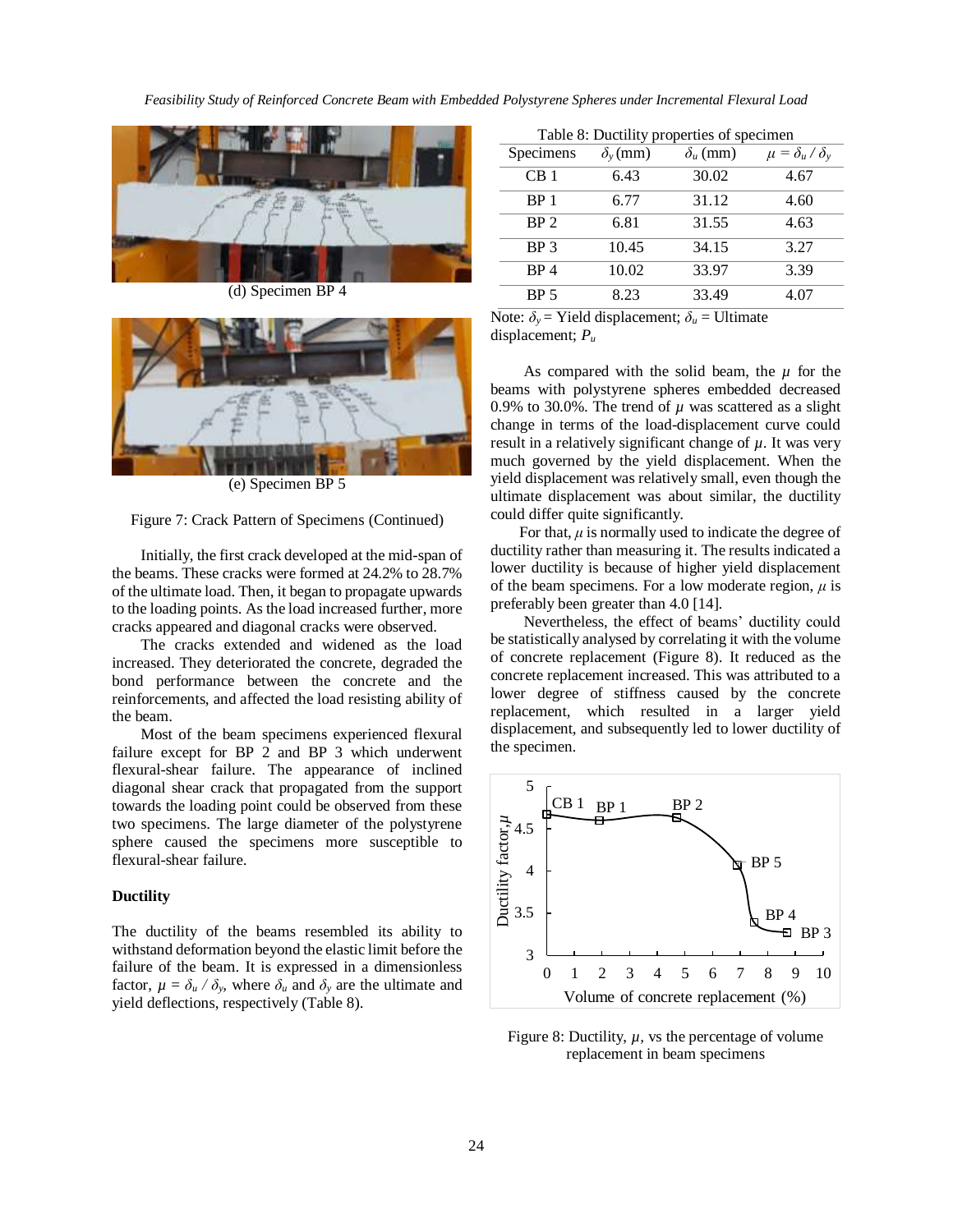### **Feasibility Assessment**

Table 9 evaluates the feasibility of the specimens. The load ratio,  $P_R$ , indicates the ratio of the ultimate strength of beam specimens with polystyrene spheres to the control beam. The volume ratio, *VR*, divides the volume of the beam specimens with polystyrene spheres by the solid beam.

| Specimens                 | Load Ratio,             | Volume,         | $P_R/V_R$                                       |
|---------------------------|-------------------------|-----------------|-------------------------------------------------|
|                           | $P_R = P_{u,i}/P_{u,c}$ | $V_R = V_i/V_c$ |                                                 |
| BP <sub>1</sub>           | 1.011                   | 0.981           | 1.03                                            |
| BP <sub>2</sub>           | 0.999                   | 0.953           | 1.05                                            |
| BP <sub>3</sub>           | 0.987                   | 0.913           | 1.08                                            |
| BP <sub>4</sub>           | 0.988                   | 0.925           | 1.07                                            |
| BP <sub>5</sub>           | 0.991                   | 0.931           | 1.06                                            |
| $N_{\text{max}}$ $\bf{D}$ | <sup>2</sup><br>المسما  |                 | المسمى والمواسم ومقطوع والمتحدث والمسالم المسمر |

Table 9: Feasibility evaluation criteria

Note:  $P_{u,i}$  and  $\delta_{u,i}$  are the ultimate strength and displacement of the beam specimens with embedded polystyrene spheres respectively, meanwhile, *Pu,c* and  $\delta_{u,c}$  represent the control specimen.

The feasibility of the specimens was analysed based on the effective strength to volume ratio,  $P_R/V_R$ . The specimen was considered feasible when the ratio was more than 1, which means the reduction of concrete volume (beam's weight) exceeded the loss of strength, in percentage.

All specimens had the  $P_R/V_R$  ratio greater than 1.0. Thus, all the beam specimens were all considered feasible. The polystyrene spheres had effectively reduced the beam's weight without significantly affecting the beam's strength.

Among all, BP 3 yielded the best efficiency. Its  $P_R/V_R$  ratio was the greatest and the strength per unit concrete volume was the highest.

#### **CONCLUSION**

In this study, polystyrene spheres were embedded in reinforced concrete beams to reduce its self-weight. The structural behaviour of the beam specimens with polystyrene spheres has been studied experimentally.

From the test results, the followings are concluded:

- a) The polystyrene spheres in the reinforced concrete beam affected its ultimate strength and ductility. With the concrete replacement of less than 9%, the ultimate strength varies between 0.1% and 1.5% while the ductility varies between 0.9% and 30% as compared with the solid beam. For high strength and ductility, low replacement of concrete is preferred.
- b) The diameter and the spacing between the spheres affected the structural response of the beam. As the diameter increased from 50 mm to 100 mm, the

ultimate strength reduced by 2.7%. On the contrary, an increase of the spacing from 10 mm to 30 mm reduced the ultimate capacity by 0.6%.

c) The beam specimens were evaluated for the feasibility by using the effective strength to volume ratio,  $P_R/V_R$ . BP 3 with the largest sphere diameter (100 mm) and smaller spacing (10 mm) was found offering the highest strength per unit concrete volume among the specimens tested.

 At the current stage of exploratory, the emphasis was to determine the feasibility of embedding polystyrene spheres in the reinforced concrete beam to reduce the weight of the member and increase its efficiency. Such beams were fabricated and tested in the laboratory to determine if the beam is fabricate-able. Both aspects demonstrated positive outcomes.

 Nevertheless, numerous technical challenges may need to be overcome, some of which are:

- a) Low cover of concrete due to the embedment of polystyrene spheres may affect the bond performance of the main and shear reinforcements, stress-strain properties, creep resistance, and probably the impact resistance of the concrete.
- b) Replacement of concrete by polystyrene sphere near the regions of high shear load, such as the supports, may affect the shear strength of the beam, and possibly lead to brittle failure.
- c) The techniques of fabrication, such as production, placing, and positioning of the polystyrene sphere within the limited space between the reinforcements of the beam, particularly when the beam is heavily reinforced, may need to be further optimized.

These could be good areas to be studied in the future.

## **ACKNOWLEDGEMENT**

The author gratefully thanks for financial support under the research grant UCTS/ RESEARCH/2/2018/02.

### **REFERENCES**

- [1] Ali, S. and Kumar, M. 2017. Analytical Study of Conventional Slab and Bubble Deck Slab Under Various Support and Loading Conditions Using Ansys Workbench 14.0. International Research Journal of Engineering and Technology, 4(5), 1467- 1472.
- [2] Sivaneshan, P. and Harishankar, S. 2017. Experimental Study on Voided Reinforced Concrete Beams with Polythene Balls. In: IOP Conference Series: Earth and Environmental Science, 6-8 October 2017, Cyprus. Famagusta: IOP Publishing, 1-8.